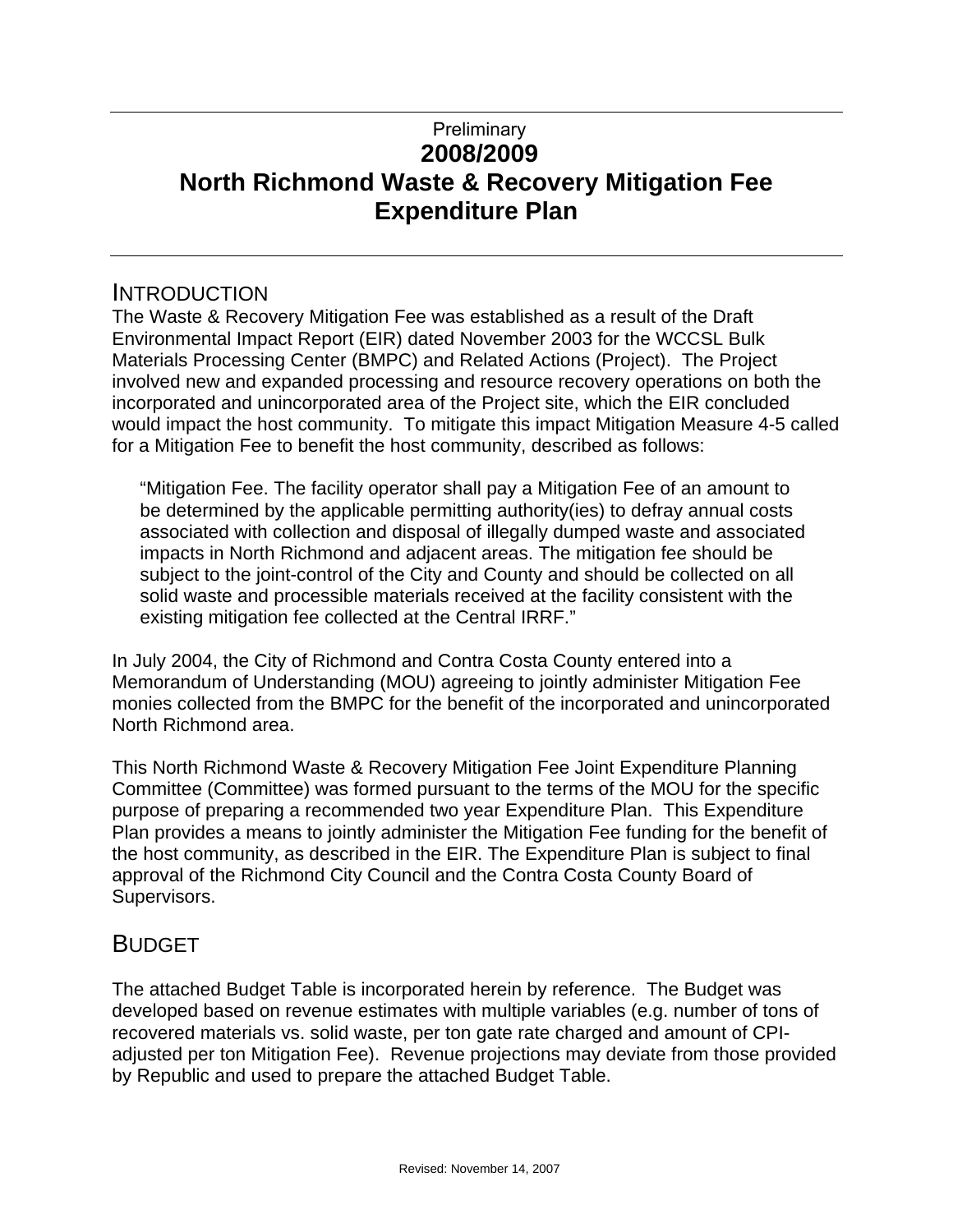It is likely that some adjustments will be necessary to accommodate variations between estimated and actual revenue as well as disparity between estimated and actual costs for non-fixed cost strategies. Adjustments may be needed due to under-utilization of a particular program if estimated expenditure was based on per unit cost. If the number of units allocated to a particular line item is not exhausted, the remaining funding would need to be redistributed within that expenditure category.

This Expenditure Plan has been designed to maximize efficiency in the administration of the Plan. The Budget includes some line items that are based on fixed costs, however to provide flexibility other line items can be adjusted if needed. In the past funding cycle, Committee approved the following funding split:

| <b>Expenditure Category</b>       | <b>Funding Split</b> |  |  |  |  |  |
|-----------------------------------|----------------------|--|--|--|--|--|
| <b>Prevention &amp; Education</b> | 20%                  |  |  |  |  |  |
| Abatement & Enforcement           | 60%                  |  |  |  |  |  |
| <b>Community Investment</b>       | 20%                  |  |  |  |  |  |

Staff has concluded that a predetermined funding split is not appropriate due to actual costs associated with several strategies exceeding the funding allowed under the 20-60- 20% funding split.

This Expenditure Plan authorizes Staff to make adjustments for certain line items if needed to account for budget shortfalls or overages. This flexibility will allow the City and County to avoid the delays and costs associated with amending the Expenditure Plan. Additional amendments would only be proposed by Staff if absolutely necessary due to problems adjusting expenditures within each Category consistent with the Committee's direction. Amending the Expenditure Plan will require Staff to convene this Committee as well as seek the approval of the City Council and Board of Supervisors.

# DESCRIPTION OF STRATEGIES RECOMMENDED FOR FUNDING

Funding allocations for each strategy can be found in the attached Budget Table. The funding allocation amounts are for the two-year Expenditure Plan period.

#### *STAFF COSTS*

.

Due the staff time necessary for staffing this committee and Expenditure Plan development, implementation and oversight, adequate funding must be allocated to accommodate staff costs for both the City and County.

# *PREVENTION & EDUCATION*

#### **1. Bulky Clean-ups**

• Fund subsidy program to provide residents in the Mitigation Fee Primary Funding Area with on-call pick-up service for bulky items that are not accepted in the current on-call clean-ups through Richmond Sanitary Service (RSS)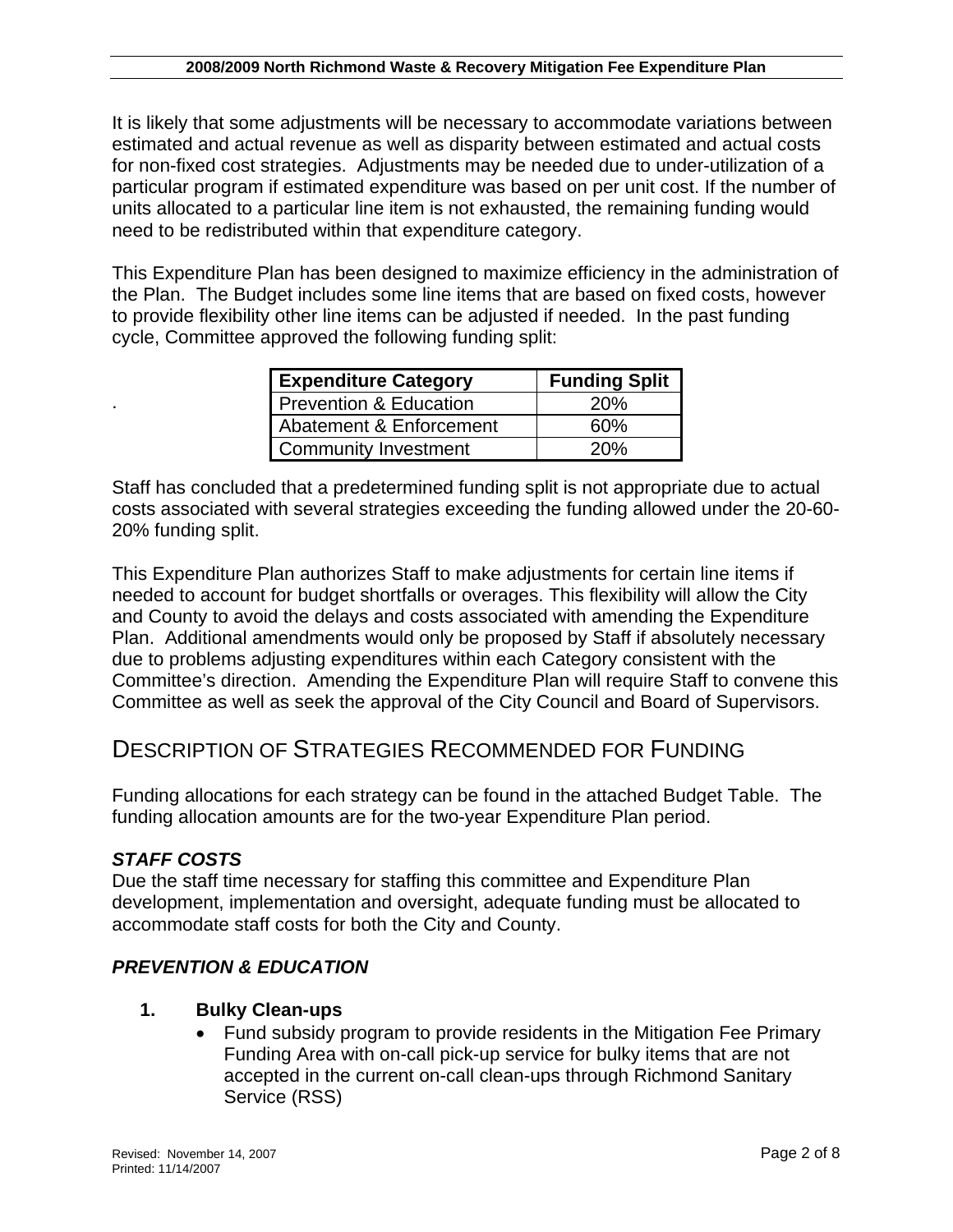• Program would fund the bulky item flat pick-up fee only (\$41) and must be used in conjunction with disposal vouchers)

#### **2. Neighborhood Clean-ups**

- Fund one or more neighborhood clean-up events in the Mitigation Fee Primary Funding Area
- Recommended allocation would fund at least one clean-up event depending primarily on quantity of waste accepted

#### **3. Voucher System**

- Fund subsidy program to provide residents in the Mitigation Fee Primary Funding Area with vouchers for disposal at Republic's transfer station on Parr Blvd.
- Residents allowed up to twelve \$5 vouchers per household per year upon request, residents must prove residency when picking up vouchers (vouchers expire after six months, RSS only receives the subsidy for vouchers that are actually redeemed)

#### **4. Community Services Coordinator**

- Fund full-time Community Services Coordinator through the Community Housing and Development Corporation of North Richmond
- Community Services Coordinator handles various responsibilities related to illegal dumping and blight in North Richmond including but not limited to:
	- o respond to 1-800-No Dumping calls regarding illegal dumping in North Richmond,
	- o coordinate with RSS & Sheriff's Office to identify/notify individuals potentially responsible for illegal dumping within the Mitigation Fee area,
	- o maintain database to track illegal dumping locations and when needed refer details to RSS or City Public Works for removal,
	- o provide outreach to the community including implementation and staffing of a Community Block Program, and
	- o act as liaison between the community, RSS, City and County regarding illegal dumping and related issues.
- Recommended allocation would fund this position (including salary/benefits/overhead) and related costs

#### **5. Bilingual Outreach Services/Coordinator**

- Fund bilingual outreach and translation service and/or coordinator on a contract basis to:
	- o prepare Spanish education, outreach and meeting materials
	- o perform specific clerical duties
	- o provide translation services at community meetings
	- o handle Spanish speaking calls to 1-800-No Dumping from North Richmond area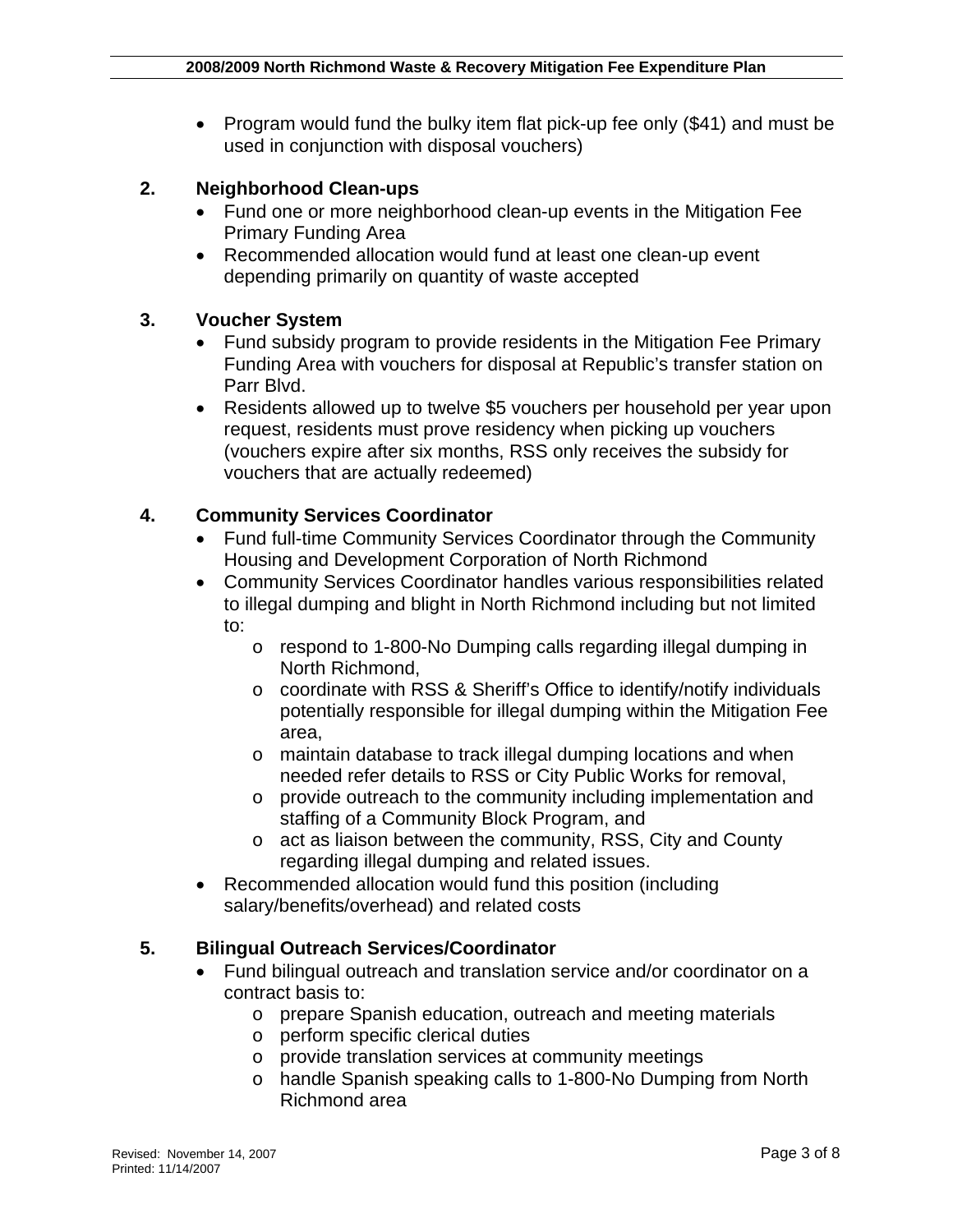- o identify opportunities to involve Hispanic community (e.g. attend Hispanic community meetings/events) in fight against illegal dumping and blight
- Recommended allocation would fund the Bilingual Outreach Coordinator position (including salary/benefits/overhead and related costs) and translation services on an as-need basis

# **6. Public Outreach Campaign**

- Fund establishment of a public outreach campaign and/or materials directed at reducing illegal dumping and blight in North Richmond
- Print/distribute periodic community newsletter about illegal dumping/blight issues prepared by Community Services Coordinator
- Hire private consultant to help define approach and design campaign as appropriate/needed
- Elements of the public outreach campaign may include, but are not necessarily limited to:
	- o emphasis on increased enforcement/prosecution
	- o door-to-door outreach effort targeting areas subject to frequent dumping requesting community's assistance to report illegal dumping and/or independent hauler activities
	- o inform community members regarding exact details needed when reporting illegal dumping and who to contact
	- o billboards in community which is changed periodically highlighting on-call clean-ups, HHW facility, how to report illegal dumping, etc.
	- o public service announcements (PSAs) in English, Spanish and Laotian and broadcast on CCTV and cable networks
	- o printed education & outreach materials in English, Spanish and Laotian, which could include: West County specific guide similar to Contra Costa Reuse and Recycling Guide, new/revised brochures (e.g. County's Illegal Dumping Brochures & Richmond's Good Neighbor Brochure), advertisements in Contra Costa Times and other West County publications (listing illegal dumping prosecutions, highlighting educational information that is targeted for season or current events, etc.)
	- o identify most effective methods of distribution (eliminate approaches that have not been effective enough in the past)
- Recommended allocation could be adjusted if needed to fit within the budget (e.g. reduced to accommodate revenue below the projected amount)

# *ABATEMENT & ENFORCEMENT*

#### **7. City/County Pick-up from Right-of-Way**

• Fund consolidated pick-up program for illegal dumping in the public rightof-way located within the Mitigation Fee Primary Funding Area to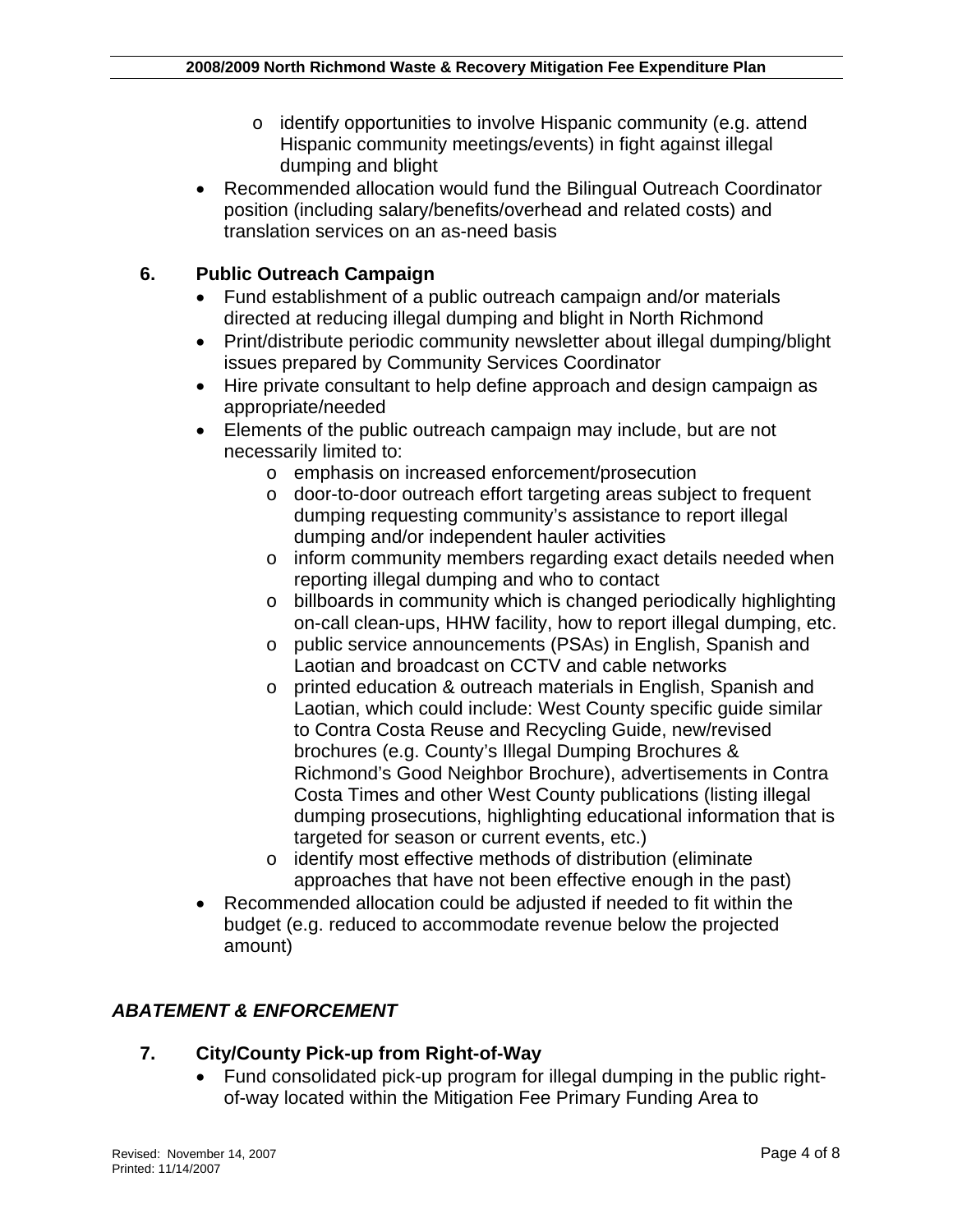supplement similar services provided by RSS in the designated Hot Spot Route

- Consolidating pick-up within the right of way in unincorporated & incorporated areas using the City of Richmond Public Works staff helps create a stable level of service, minimize delays and maximize efficiencies
- City handles pick-up of items from public right-of-way when the items are not suitable for collection in the compactor truck used to service the RSS Hot Spot Route (Hot Spot Route referrals are provided to the City by the Community Services Coordinator)
- Recommended allocation would fund incremental cost for City to provide pick-up in the unincorporated & incorporated areas for an average of 24 hours per week and to cover the cost of mileage, administrative costs and renting equipment as needed

## **8. Vacant and Abandoned Lot Clean-up**

- Fund clean-up of illegal dumping on vacant/abandoned lots within the Mitigation Fee Primary Funding Area where existing code enforcement processes, staffing levels, and/or funding prove to be inadequate
- As appropriate, require property owners to sign contract agreeing to fence their property and/or sign waivers allowing clean-up of waste on property
- Recommended allocation would fund clean-up of an undetermined number of vacant and abandoned lots depending on the amount of illegally dumped waste on each property

#### **9. Vacant and Abandoned Lot Fencing**

- Fund fencing of vacant/abandoned lots where chronic dumping occurs within the Mitigation Fee Primary Funding Area when existing fencing ordinance provisions and/or code enforcement processes, staffing levels and/or funding prove to be inadequate
- Establish process to expedite the fencing of certain vacant/abandoned lots as needed to address unique circumstances (e.g. ordinance provisions require delay and specific location poses high-risk, repeated dumping of particularly harmful wastes, etc.)
- Prior to fencing vacant/abandoned lots, require property owners to sign contract agreeing to maintain fence and sign waivers allowing installation of fence on their property, as appropriate
- Recommended allocation would fund fencing of an undetermined number of vacant/abandoned lots

#### **10. Code Enforcement Staff**

- Fund additional full-time County code enforcement position, to assist with vacant/abandoned lot abatements and fencing as well as other health/building/zoning violations related to illegal dumping throughout the Mitigation Funding Area (incorporated & unincorporated)
- Recommended allocation would fund a full-time position (including salary/benefits) and related vehicle costs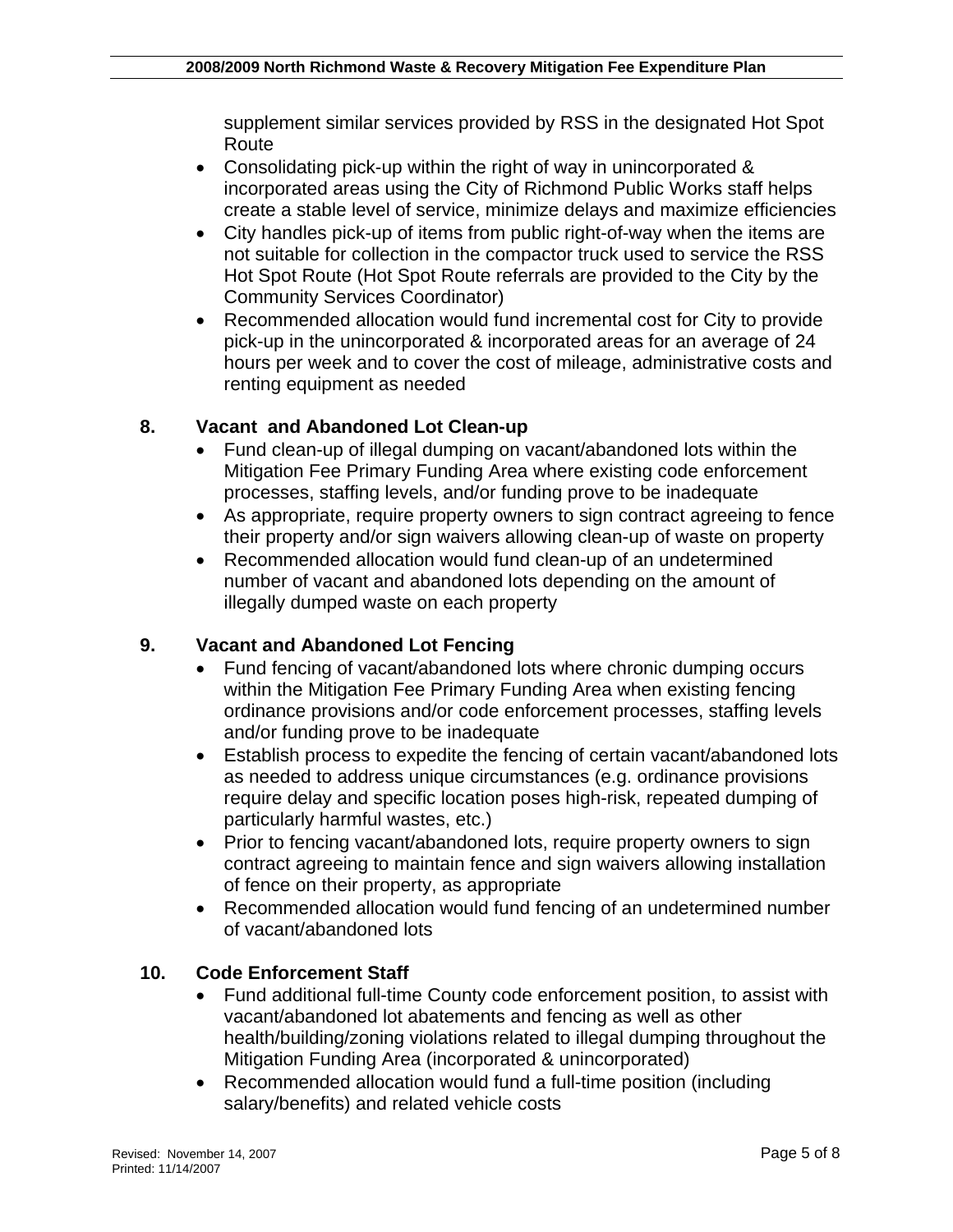### **11. Graffiti Abatement**

- Fund consolidated graffiti abatement program for graffiti visible from the public right-of-way located within the Mitigation Fee Primary Funding Area
- Consolidating graffiti abatement services through the City of Richmond Public Works staff creates a stable level of service, minimizes delays and maximizes efficiencies
- Funding removal of graffiti is not intended to replace existing local ordinance requirements (e.g. holding property owner or parent responsible for clean-up when feasible)
- Prior to removing graffiti located on private property, written approval of property owner shall be obtained when required by local ordinance(s)
- Recommended allocation would fund incremental cost for City to provide graffiti abatement services in the unincorporated & incorporated areas an average of 15 hours per week and would cover administrative cost, mileage and the purchase or rental of necessary equipment and materials

## **12. Illegal Dumping Investigator/Officer**

- Fund full-time illegal dumping investigator/officer to work within the Mitigation Fee Primary Funding Area to:
	- o conduct illegal dumping surveillance and investigations
	- o build & file cases specific to instances of illegal dumping, which are suitable for prosecution
	- o conduct targeted sting operations to catch illegal dumpers (law enforcement strike-team(s) may also be available to conduct sting operations)
- Recommended allocation would fund a full-time Sheriff Deputy (including salary/benefits/overtime/uniform) and offset related costs (e.g. cell phone, equipment, fuel, insurance and depreciation associated with operating a patrol vehicle)

#### **13. Increase Nighttime Patrols & Investigations**

- Fund increased nighttime patrols and investigations within the Mitigation Fee Primary Funding Area to target specific locations/timeframes where illegal dumping occurs most regularly
- As needed, use City and/or County law enforcement officer(s) or a private security firm for nighttime patrols as a means of supplementing existing patrols by local law enforcement
- Recommended allocation would fund overtime for City and/or County law enforcement officer(s) or one private security officer

#### **14. Surveillance Cameras**

• Fund surveillance camera program within the Mitigation Fee Primary Funding Area to target specific locations where illegal dumping occurs most regularly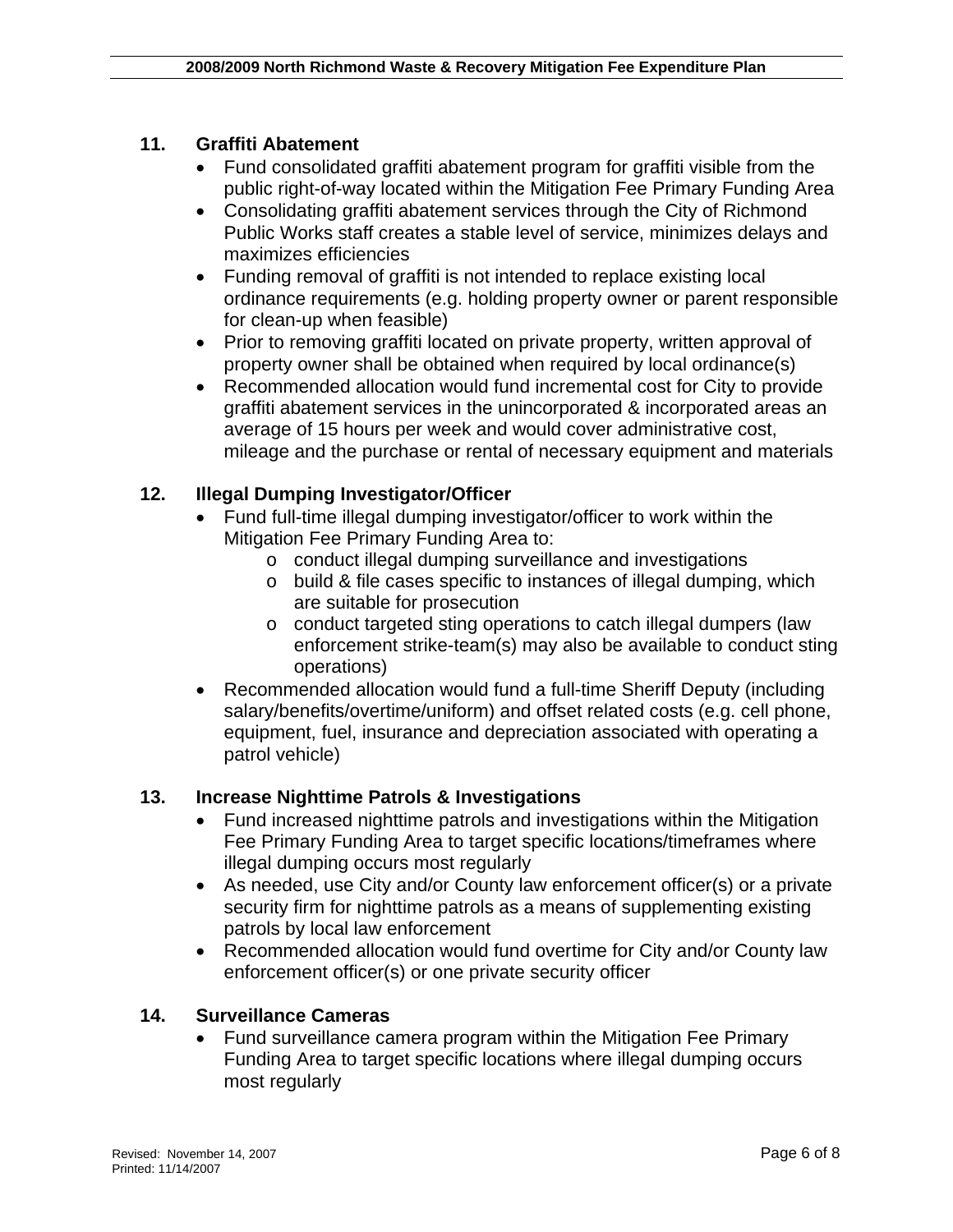- Funding allocated would cover the purchase of cameras, camera infrastructure, and costs related to maintenance, repair & relocation of cameras
- Recommended allocation could be adjusted if needed to fit within the budget (e.g. reduced to accommodate revenue below the projected amount)

## **15. Illegal Dumping Prosecutor**

- Fund portion of community prosecutor to work within the Mitigation Fee Primary Funding Area to build cases related to illegal dumping with special emphasis on instances of commercial dumping as well as other quality of life issues (e.g. alcohol abatement, environmental crimes)
- City has budgeted to fund a community prosecutor which could dedicate a portion of time to work on cases within the Mitigation Fee Primary Funding Area
- Recommended allocation would fund 15% of full-time salary (including benefits) for community prosecutor

#### *COMMUNITY INVESTMENT*

#### **16. Beautification**

#### *A*. *Neighborhood Landscaping Projects*

- Fund landscaping projects within the Mitigation Fee Primary Funding Area, specific projects would be selected after taking the following into consideration:
	- o beautification projects that do not have existing funding sources
	- o regular pruning to maintain any vegetation that is compromising visibility in locations used for illegal dumping
	- o new community gardens (recruit community and/or school group to start project) on sites subject to dumping or blight
- Recommended allocation could be adjusted if needed to fit within the budget (e.g. reduced to accommodate revenue below the projected amount)
- *B. Servicing Additional Street Cans*
	- Fund collection services for three street cans within the Mitigation Fee Primary Funding Area
	- Recommended allocation would fund weekly collection for three street cans

#### **17. Community Involvement**

#### *A. Stipends*

• Fund stipends to West Contra Costa Unified School District students, Young Adult Empowerment Center Advisory Council and Youth Build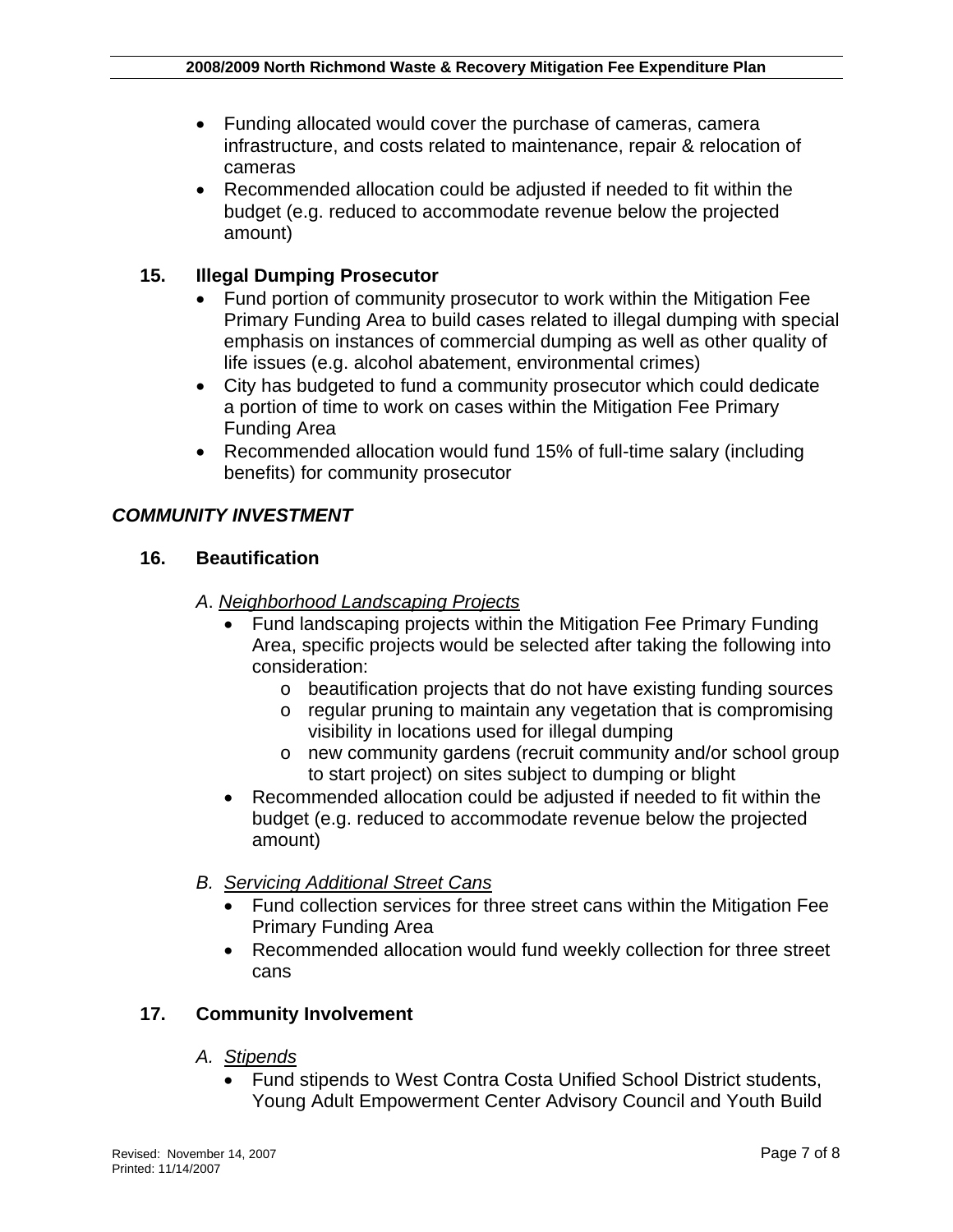members for illegal dumping abatement and beautification programs within the Mitigation Fee Primary Funding Area

- Recommended allocation could be adjusted if needed to fit within the budget (e.g. reduced to accommodate revenue below the projected amount)
- *B. Mentorship Program*
	- Fund mentoring program within the Mitigation Fee Primary Funding Area, the program should be designed after taking the following into consideration:
		- o existing programs in the North Richmond area that incorporate mentoring opportunities
		- o potential opportunities to customize new or existing mentoring programs to specifically aid in efforts to combat illegal dumping and blight
	- Recommended allocation could be adjusted if needed to fit within the budget (e.g. reduced to accommodate revenue below the projected amount)
- *C. Shields Reid Park Lighting*
	- Fund purchase and installation of new light fixtures and necessary infrastructure as well as restoration of existing light fixtures and infrastructure for Shields Reid park
	- Recommended allocation is an estimated one-time cost
- *D. Third Street Ballfield Sod Repairs*
	- Fund repair, replacement and maintenance of damaged portions of sod on the Third Street Ballfield
	- Recommended allocation is an estimated one-time fixed cost
- *E. Third Street Ballfield Irrigation*
	- Fund repair of existing and/or new irrigation system for the Third Street **Ballfield**
	- Recommended allocation is an estimated one-time fixed cost

ATTACHMENT: Budget Table – North Richmond Mitigation Fee Expenditure Plan (2008-2009)